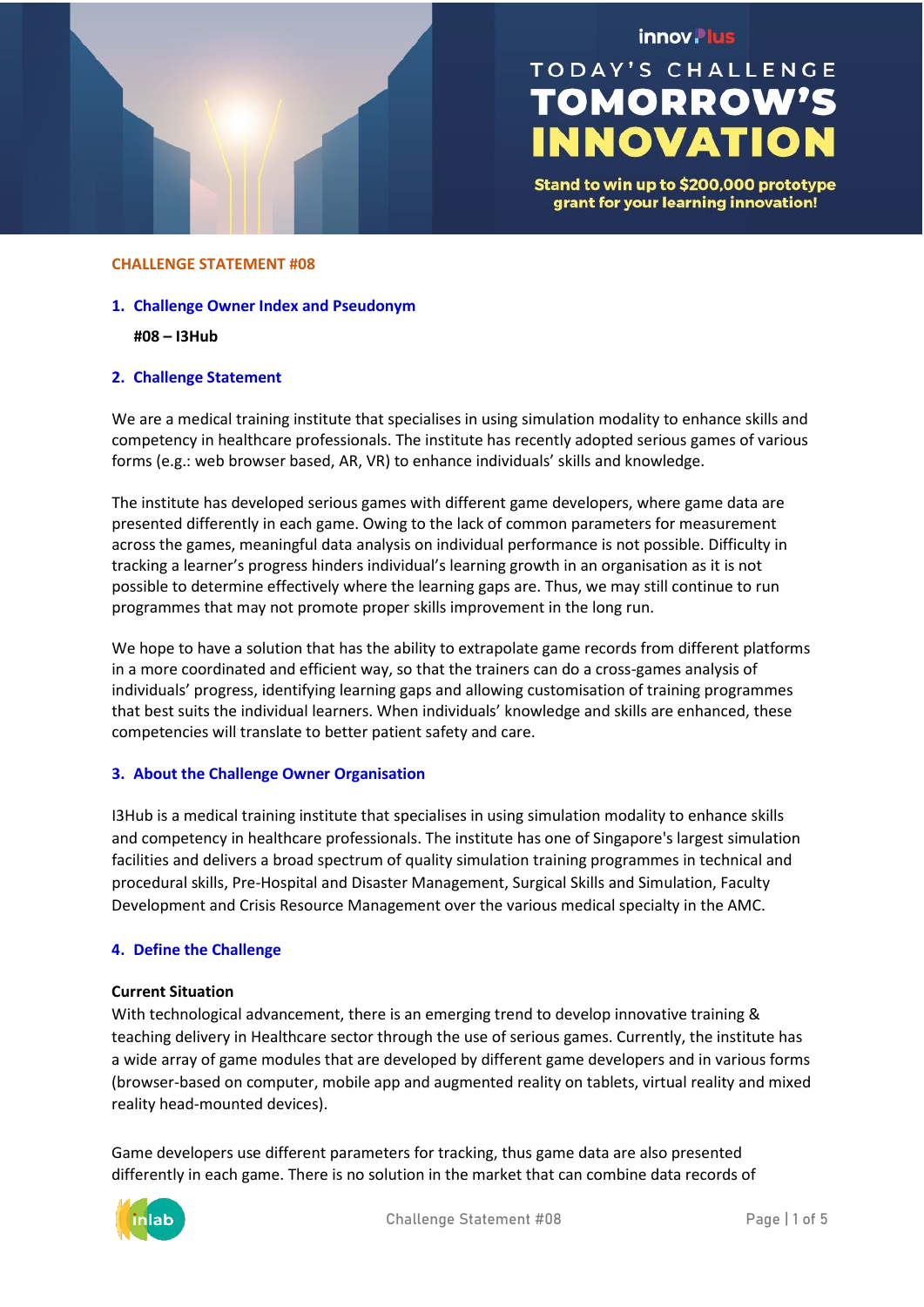different games together for analysis. This becomes challenging for trainers to review the results, identify the learning gaps and implement solutions. Currently, users (learners, trainers) have to log on to multiple platforms and navigate across different interface to access and play the games as well as collecting data for evaluation and analysis. This negatively impacts learners as performance analysis is fragmented and does not provide a holistic profile, meaning that guidance and feedback are limited in scope.

Data analysis on individual performance is not possible since there are no common parameters for measurement across the games. Currently, trainers have to manually pull out and filter the records first before reviewing the individuals' results. If trainers were to compare a learner's skills and knowledge across a few games, trainers have to set aside time to identify parameters to measure before combining training records of these games together. This is time wastage and inefficiency as the time that trainers spent on this process could be better utilised in clinical areas that are more critical.

## **Past & Current Solutioning Efforts**

The institute has attempted to use learning management system (LMS) such as Wizlearn to decipher the game logs. However, the existing LMS infrastructure doesn't support the complexity of serious games data nor enable trainers to select games for cross-game analysis. There is no interest from Wizlearn to venture into R&D in this field.

The game developers which the institute has approached do not have a solution that enable us to connect game records from different games together nor the ability to pull data from each of them for performance analysis. The game developers instead propose for us to use their data engine or they could pull out the records for us when we need to. By using their data engine poses a strong security breach as their data engine might not be secured. The enhancement of data security is expensive which game developers are not willing to invest in.

Game developers continue to extract game logs manually for the institute. The raw data format for the game developers varies. Thus, there will be back and forth discussion to finalise on the type of information that we need, resulting in the delay on receiving the data. The process is labourintensive and the consolidated results is not meaningful to create a significant impact in a staff's performance since there are limited parameters that are similar across the games for comparison. As a subject matter expert, we are not able to coordinate the learning holistic for learners.

The institute continues to use the basic training platforms of different game developers and manually collate the results.

## **Challenge / Gap / Unrealised Potential**

The value of using serious games lies in the ability to assess learners remotely and capture data points that are not readily apparent in face-to-face training. Trainers may see limited value in using serious games as a training model if the game data continue to be treated in isolation. When there is no connectivity of the games to determine skills progress over time, over many related different games, trainers are unable to generate meaningful performance analysis. There will be frustration from the trainers as they have to continue mining data manually.

Unless it is compulsory to attempt the game, learners may lose the motivation to play the game since it is cumbersome to access different sites to just play and access training results. There is no intrinsic motivation for the learner as they don't really see any value. As there is no data on the

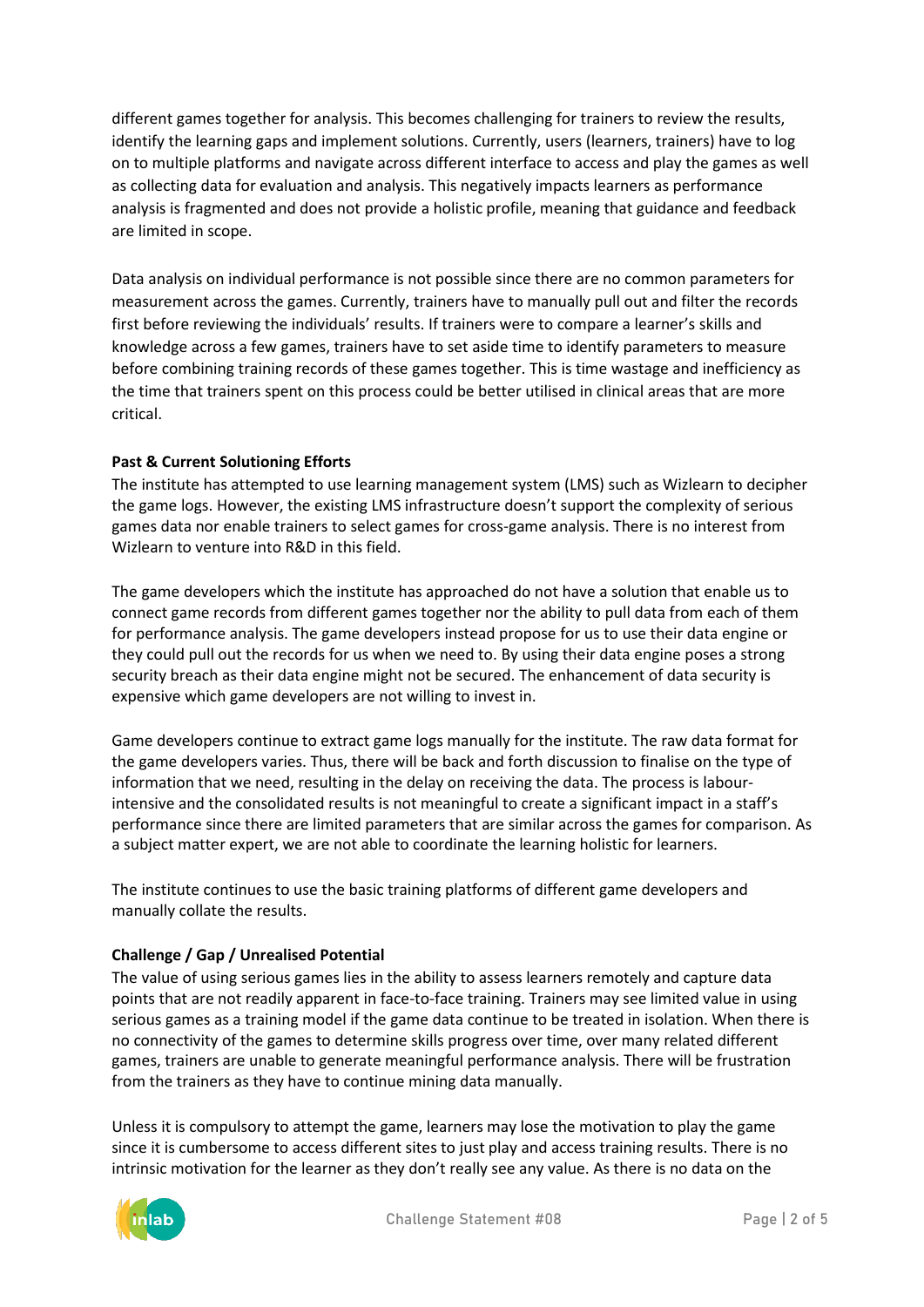individual learning styles, the strengths and weakness of each learner, trainers are also unable to understand whether the current mode of training and methodology is suitable and effective for them.

## **5. Targeted Learners / Users**

Users includes:

- 1. Clinicians (Medical and Surgical Specialists)
- 2. Medical Trainees (Medical Students, Residents)
- 3. Nursing
- 4. Nursing Trainees
- 5. Allied Health Professionals
- 6. Allied Health Trainees
- 7. Healthcare administrators

The institute has approximately 20 serious games that are played by 5000 – 7000 users per annum. The solution can be scaled up to other healthcare institutions and other industries that need to extract data from serious games for performance analysis & learners' needs and profile.

## **6. Solution Partner and Deliverables**

We are looking for a Solution Partner that can enable us to connect game records from different games together and gives us the ability to pull data from each of them so that we can have a more accurate picture of the learning progress of learners across the games.

The solution partner should have experience in delivery training and assessment solution :

- Generate reports of individual learning profiles in order to provide customisation of programmes for our learners in the future.
- Able to connect the data from the various games to establish a particular competency.

The solution partner should have experience in providing services in the Healthcare industry and to be familiar with healthcare PDPA and cybersecurity policies.

## **7. Expectations of Solution**

- i. Solution should allow trainer to run analytics of learners' needs across games, thus providing a holistic and comprehensive assessment of their competency & their learner profile.
- ii. Solution should provide the trainer to connect across different game data for an assessment of a learner's competency in a particular skill.
- iii. Solution should have the capability to connect across the different game data on the patterns across different professional groups, specialties, age groups, seniority, etc.
- iv. Solution needs to support secured multiple user access (learners, administrators, trainers).
- v. Trainers should be able to review the results, identify the learning gaps and implement revision to training programmes.
- vi. Solution needs to support data extraction from various platforms (browser-based on computer, mobile app and augmented reality on tablets, virtual reality, and mixed reality head-mounted devices).

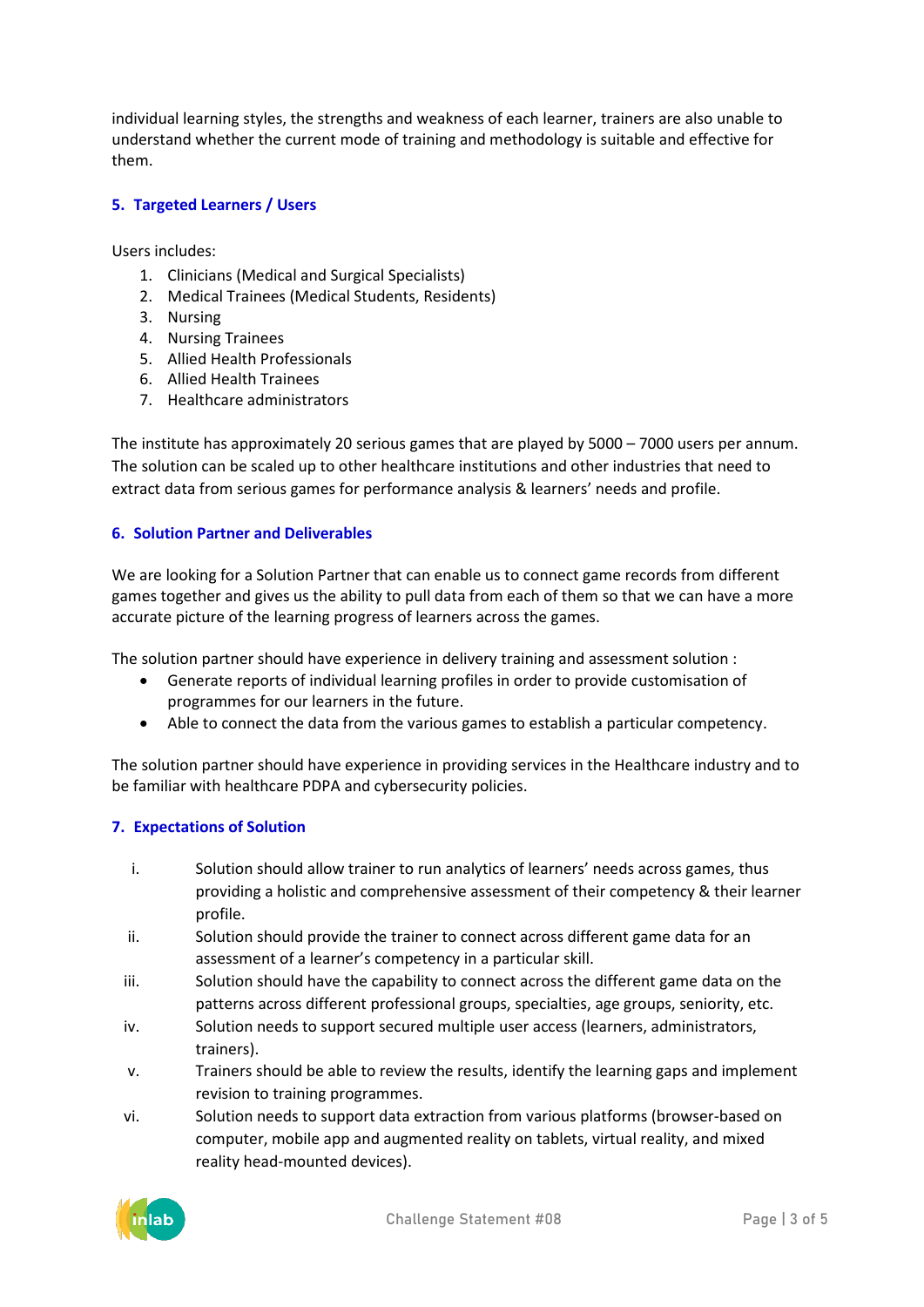vii. Solution needs to comply with healthcare ethics and regulatory laws and policies.

## **8. Measures of Success**

We will select a solution based on:

- The feasibility and application of the solution in healthcare setting
- The accessibility and interactivity of the solution from the perspective of the learner/user
- The potential to scale the solution across hospitals / industries
- The extent of options available for persistent learner profiles / performance analysis

We will evaluate the proposed learning solution based on:

- Feedback from Users (administration team, IT team, Subject Matter Expert Team) o Looking at usability/acceptance of solution from each User group
- Use a few games to test performance of solution on data extraction and analysis
	- o Including learner profile support across applications
- Functionalities of the proposed solution
	- $\circ$  Looking at the ease of use as well as how the requirements are met

## **Expected observable outcomes:**

Organisation Perspective

- The institute can use the solution (ability to conduct proper learning analysis by selecting the appropriate games) to gain insights on trends and learning behaviours across different profession, disciplines and age groups and come up with a training roadmap that is driven by staff (based on game results) and tailored for staff (design programmes that caters to the respective learning styles and learning gaps).
- Collectively, the organisation will have a pool of future-ready, well-trained and capable healthcare professionals to deliver quality patient care.

## Learner Perspective

• Learners will gain greater self-awareness of their learning styles (eg: Visual, Auditory, Kinesthetic). Eg: Learner A: If I cannot learn effectively by wearing a VR head set (due to giddiness) but I can learn better through browser based games, I can feedback to my supervisor to identify training modules that are browser based to improve my learning journey.

Eg: Learner B: As there is no trainer guiding in a serious game, I may lose interest easily. Recognising that I have short attention span if I am not guided by a trainer, I can find ways to over this learning barrier.

- Learners will have a stronger learning experiences due to targeted performance analysis guiding them and overcome the steep learning curve more effectively. When a learner gets clarity on where the learning gaps are by being able to view their training logs across the games he/she has played, they can quickly explore alternatives to learning to overcome the steep learning curve that is prevalent in new hires / newly promoted staff.
- Learners will feel more engaged and motivated with their learning from wider libraries of relevant training modules.

## Trainer Perspective